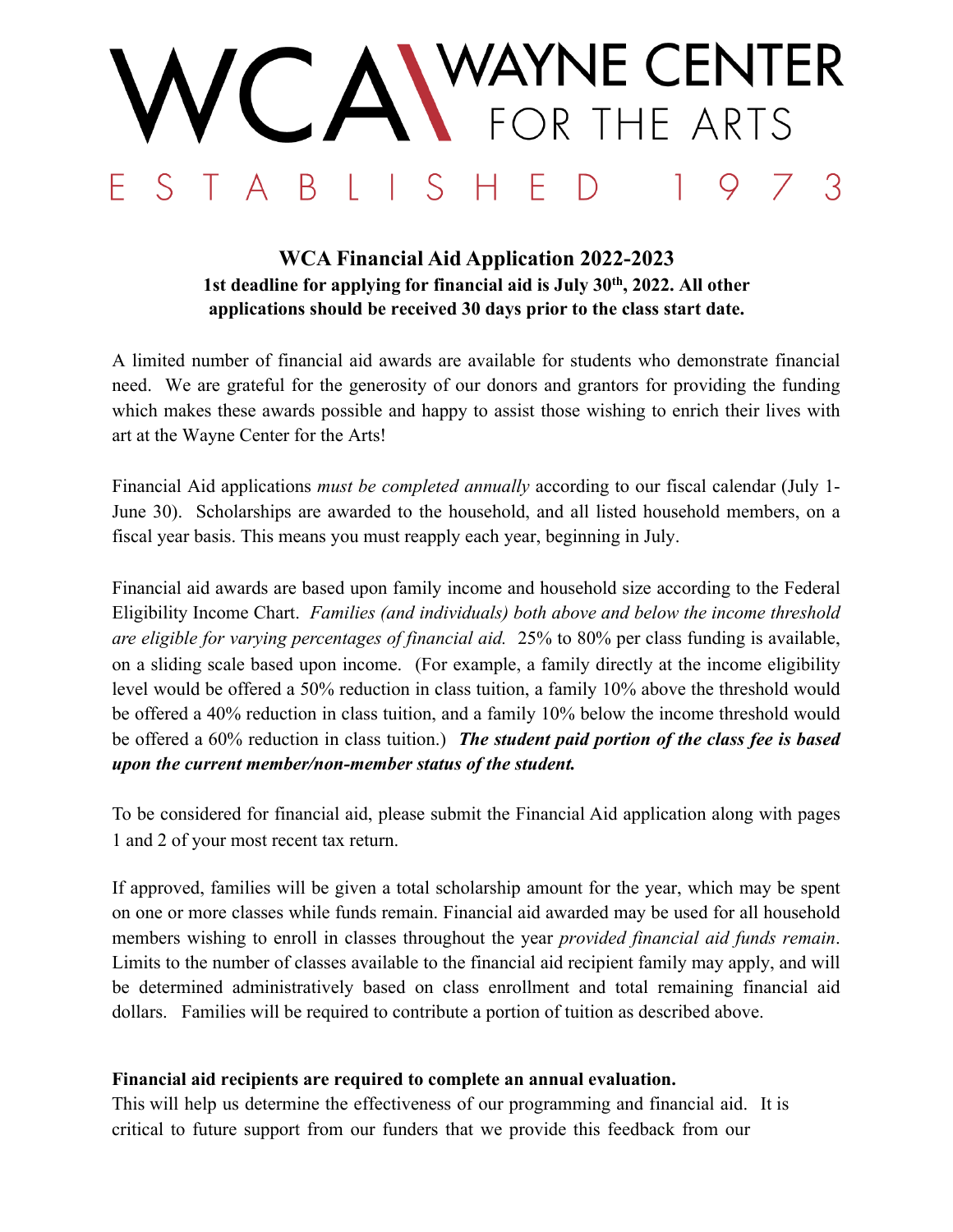scholarship recepients, and failure to complete evaluations can lead to denial of current and/or future financial aid opportunities. Recipients will be sent an evaluation link at the end of spring semester and must complete the evaluation within one week.

Poor attendance or non-attendance for classes registered with financial aid can also lead to denial of current and/or future financial aid opportunities.

**Please note that a positive decision regarding financial aid does not automatically enroll a student in class, nor does it reserve a space for a student in a class.** It is the responsibility of the applicant to enroll in the desired class. Enrollment in all Wayne Center for the Arts classes is on a first-come basis and some classes have a required minimum enrollment that must be met.

Financial aid awards cannot be used for memberships, special events, or private instruction. **All class participants are responsible for all clothing and supply costs associated with classes.**

**Questions? Please email [lynn@wayneartscenter.org](mailto:lynn@wayneartscenter.org)**

**Volunteer with the Wayne Center for the Arts! We could not achieve our mission without the aid of volunteers. Volunteers help us in a variety of ways and their service allows us to keep the cost of classes to a minimum. If you are interested in becoming a WCA Volunteer, please inquire at the front desk, email, or check our website for more info! All recipients are encouraged to volunteer!**





# **Community Partner**





National ndowment **for the Arts** arts.aov